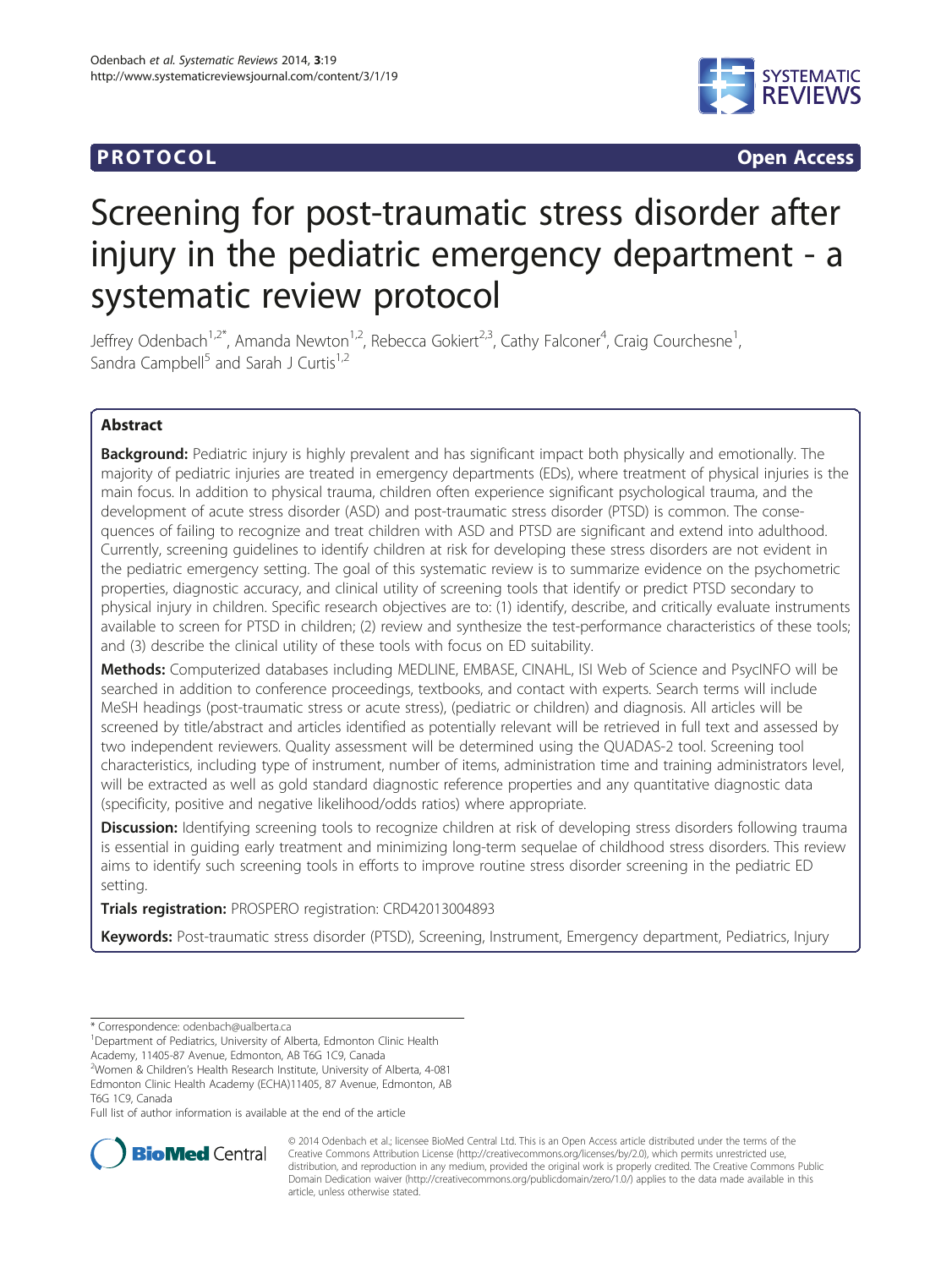## Background

Pediatric injury is highly prevalent and has significant impact. Injuries are the largest cause of morbidity and mortality among children in the United States and Canada, and are the leading cause of emergency department (ED) visits for children greater than 1 year of age [\[1](#page-3-0)-[3\]](#page-3-0). Injuryrelated ED visits in the United States are estimated to range from 63 to 165 per 1,000 children [\[4](#page-3-0)]. The vast majority of pediatric injuries are treated acutely in EDs with a strong focus on physical trauma.

The prevalence of stress disorders such as acute stress disorder (ASD) and post-traumatic stress disorder (PTSD) following injury is high. Some children with sub-clinical features suffer as much distress and impairment as those diagnosed with full PTSD, and the risk factors to identify those children at greatest risk for subsequent development of PTSD have been outlined [[5\]](#page-3-0). Recent research has demonstrated that up to 68% of all children experience potentially traumatic events, with more than half of these children experiencing multiple events [[6\]](#page-3-0). A recent systematic review of 21 single-center cohort studies reported the prevalence of PTSD among pediatric survivors of motor vehicle accidents (MVA) to be between 12% and 46% at 4 months post-MVA and 13 to 25% at 12 months post-MVA [\[7\]](#page-3-0). A prospective cohort study of children experiencing orthopedic trauma including bone fractures secondary to falls, sporting injuries or MVAs found that 33% of the cohort experienced PTSD at 1 year follow-up [[8\]](#page-3-0). Historically it was thought that PTSD symptoms would only develop after experiencing trauma resulting in severe injury. It has recently been discovered, through cohort studies in children, that these considerably high rates of ASD and PTSD do not seem to depend on the nature or the severity of the injury sustained [[7](#page-3-0)] and even mild trauma can have long-lasting effects [\[8](#page-3-0)-[10](#page-3-0)]. Explanations for this are variable, multifactorial and complex, but biological plausibility for this effect is present [\[11](#page-3-0)]. Some individuals may be identifiably at higher risk for the development of subsequent stress disorders because of key pre-traumatic, peri-traumatic, and post-traumatic factors that are individually specific but that over a population are identifiable.

The consequences of failing to recognize and treat children at risk for PTSD are stark and prevail into adult life. PTSD is linked to changes in neurobiology [[12,13\]](#page-3-0) during development and highly correlated with poor quality of life [[14](#page-3-0)]. Long-term consequences of unrecognized and untreated ASD and PTSD include increased lifetime risk of poor school performance, impaired development, aggression, risk-taking behaviors, depression, suicidal ideation, increased adult mental illness and increased adult physical illness [\[15](#page-3-0)-[19](#page-3-0)].

The ED is usually the first and is often the only point of medical care for children experiencing a physical trauma. Thus, the ED visit may be the best opportunity to screen for PTSD vulnerability and to connect patients to resources for future interventions or treatments [\[20,21](#page-3-0)]. Such screening, however, is not current practice in this setting. In 2008, the American Academy of Pediatrics (AAP) released a position statement on the management of pediatric trauma stating that psychological support is a vital component of pediatric trauma care [\[22\]](#page-3-0). The AAP has also recently released a report describing the importance of the role of ED healthcare professionals in the stabilization and discovery of pediatric mental health, and advocating for improved recognition and treatment of mental health needs [[23](#page-3-0)]. Despite these strong recommendations, psychological support as a component of followup for pediatric trauma is lacking or absent [\[24,25](#page-3-0)]. Reasons for this are variable, but time pressures and lack of awareness of appropriate screening tools are key contributors. This review aims to address this deficiency by conducting a comprehensive review in order to identify PTSD screening tools that are suitable for use in the pediatric ED setting. Specific research objectives are to: (1) identify, describe, and critically evaluate instruments available to screen for PTSD in children and adolescents; (2) review and synthesize the test-performance characteristics of these tools; and (3) describe the clinical utility of these tools with particular focus on suitability for ED use. A broad systematic synthesis of the evidence regarding the availability and performance of available tools applicable to this very important setting does not yet exist.

#### **Methods**

The systematic review protocol has been registered with the PROSPERO systematic review database (registration number CRD42013004893) and has been designed based on the PRISMA statement and guidelines established in the Cochrane Handbook for Systematic Reviews of Interventions Version 5.1.0.

### Search strategy/data sources

Database searches will be executed by a medical librarian (SC) using subject headings (for example, MESH, EMTREE) and text words to retrieve articles related to the following concepts: (post-traumatic stress or acute stress) and (pediatric or children) and diagnosis. Databases searched will include: MEDLINE, EMBASE, EBM Reviews (Cochrane database of systematic reviews, ACP journal club, Database of abstracts of reviews of effects, Cochrane central register of controlled trials, Cochrane methodology register, Health technology assessment, NHS economic evaluation database), Global Health, PsycINFO, Health and Psychosocial Instruments, ProQuest dissertations and theses as well as conference proceedings and contact with experts in the field. An additional search of gray literature will include Google Scholar and related field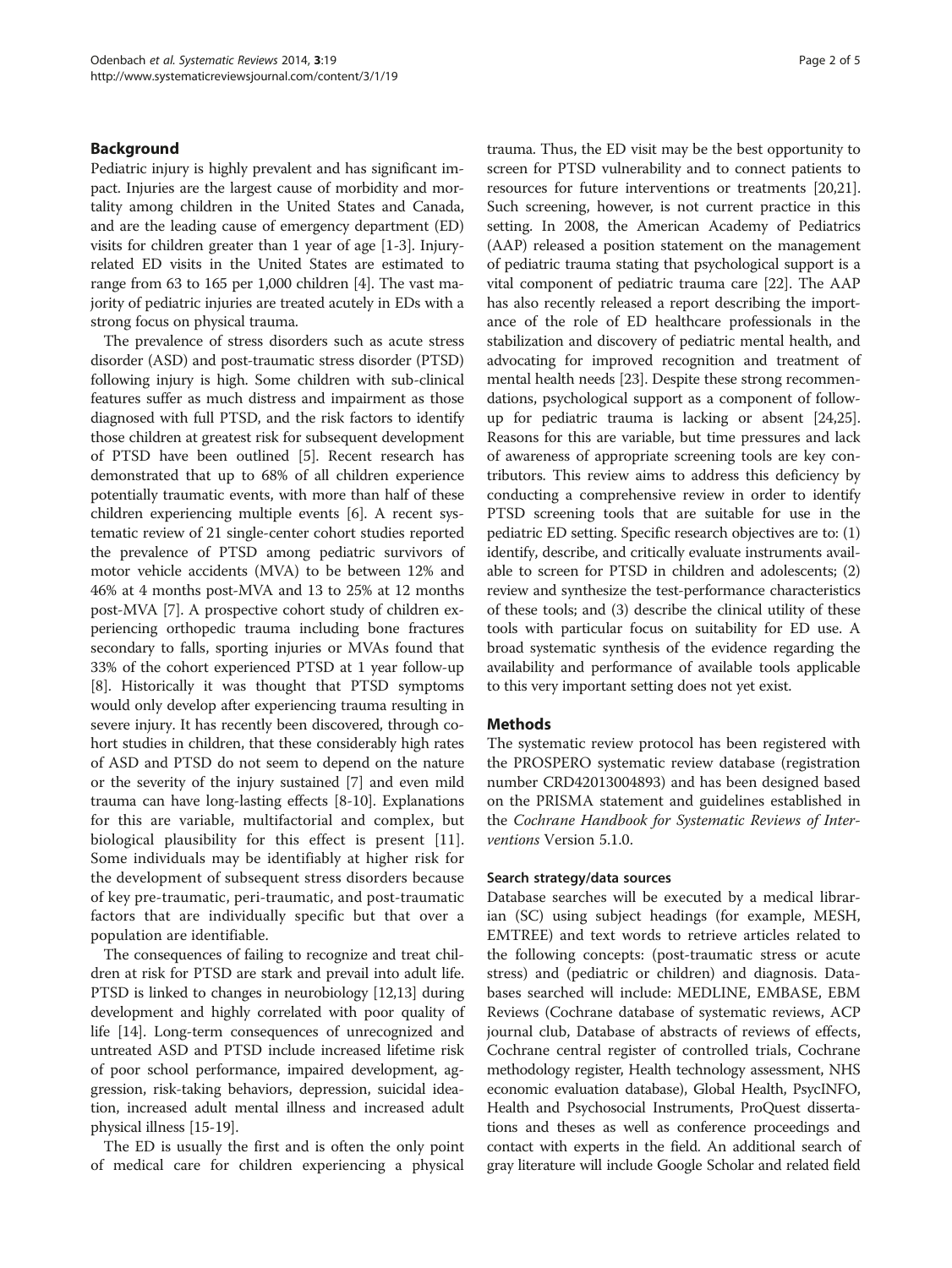websites in pediatric mental health with screening tools evaluating PTSD in children. There will be no restrictions for articles by language, publication date or publication status. All references will be exported to RefWorks citation management software, where duplicates will be verified, recorded and removed. Search strategies are listed in Additional file [1](#page-3-0): Appendix 3.

### Study selection

Two independent reviewers will screen all articles by title and abstract against inclusion and exclusion criteria described in Table 1. Any discrepancies between the two reviewers throughout the screening/selection process will be resolved by discussion and consultation with a third reviewer. Articles identified as potentially relevant will be retrieved for full text review and all non-English articles will be translated appropriately. Detailed eligibility forms (Additional file [1:](#page-3-0) Appendix 1) will be completed for all potentially relevant articles to confirm eligibility criteria and record details of excluded articles.

## Types of interventions, participants, and study designs

Screening tools, instruments, or questionnaires implemented after traumatic events with the purpose of identifying children/adolescents (<18 years) at risk for developing PTSD are eligible. Such measures, with diagnostic and psychometric study designs, will be described and evaluated. Studies will clearly describe the goldstandard criteria by which a diagnosis of PTSD was made (diagnostic studies) [[26\]](#page-4-0) or comparison instruments (psychometric studies) [\[27](#page-4-0)].

## Data extraction and analysis

Two reviewers will utilize a customized data extraction form (Additional file [1](#page-3-0): Appendix 2) based on a modified version of the Social-Emotional Tool described by Gokiert and colleagues [[28\]](#page-4-0). Across all studies, screening tool characteristics will be extracted and described (for example, types of questions, length) as will characteristics about the population used to develop and evaluate the

|  | Table 1 Inclusion/exclusion criteria |  |  |
|--|--------------------------------------|--|--|
|--|--------------------------------------|--|--|

intervention and the setting in which it was evaluated. Where psychometric data are provided, reliability and validity data will be extracted and summarized. Where diagnostic data are provided, the following will be calculated: (1) sensitivity (with 95% CIs), (2) specificity (with 95% CIs), (3) likelihood ratios (with 95% CIs), (4) diagnostic odds ratios (with 95% CIs), and (5) receiver operating characteristic curves. To assess potential discrepancy between differences in the reliability of the diagnostic gold standard used between studies, subgroup analysis will be preformed according to the QUADAS-2 tool [\[26](#page-4-0)] for assessment of risk of bias and applicability.

### Quality assessment

Review of citations/abstracts, included articles, data extraction, and quality rating will be performed by two team members using customized forms with pre-determined criteria (Additional file [1](#page-3-0): Appendices 1 and 2); inter-rater reliability (kappa statistic) will be measured. Where possible, diagnostic data will be arranged in  $2 \times 2$  tables to calculate the above outcome measures and pooled to produce summary likelihood ratios for positive and negative test results. Quality of included studies will be determined using the QUADAS-2 tool for assessment of diagnostic accuracy in systematic reviews. Heterogeneity will be explored and subgrouping, meta-regression, or graphical methods will be employed if warranted. The degree of heterogeneity via I2 statistic will be calculated when applicable. If substantial heterogeneity exists (I2 > 25%), subgrouping by demographics (age, gender, location) and meta-regression analysis will be attempted.

## Discussion

The ED is a unique environment. The pace, range of conditions and stress is high. Healthcare providers have multiple competing care duties and the chances of successfully implementing a screening tool into clinical care pathways for pediatric traumatic events will be maximized if the tool is carefully selected to suit the environment while maintaining accuracy in diagnosis to ensure

| Inclusion criteria                                                                                              | <b>Exclusion criteria</b>                                                                                                                                                   |  |
|-----------------------------------------------------------------------------------------------------------------|-----------------------------------------------------------------------------------------------------------------------------------------------------------------------------|--|
| Articles identifying, describing or evaluating one or more ASD/PTSD<br>screening or diagnostic tools.           | Articles that do not identify, describe or evaluate an ASD/PTSD<br>screening or diagnostic tool                                                                             |  |
| Articles focusing on ASD/PTSD/stress disorders                                                                  | Broad articles on multiple mental health issues/psychiatric conditions                                                                                                      |  |
| Articles focusing on children and adolescents under 18 years of age                                             | Articles including adults aged 18+ or articles where age is not provided                                                                                                    |  |
| Adequate follow-up of at least 1 month described                                                                | Follow-up period undefined or less than 1 month                                                                                                                             |  |
| Articles with a described mechanism of injury not listed in the<br>exclusion criteria                           | Articles without a described mechanism of injury or articles describing<br>trauma resulting from warfare, terrorism, abuse, neglect, medical illness<br>or natural disaster |  |
| Systematic reviews, descriptive studies, cohort studies, case series,<br>randomized and quasi-randomized trials | Narrative review articles, commentaries or letters to the editor                                                                                                            |  |

ASD, acute stress disorder; PTSD, post-traumatic stress disorder.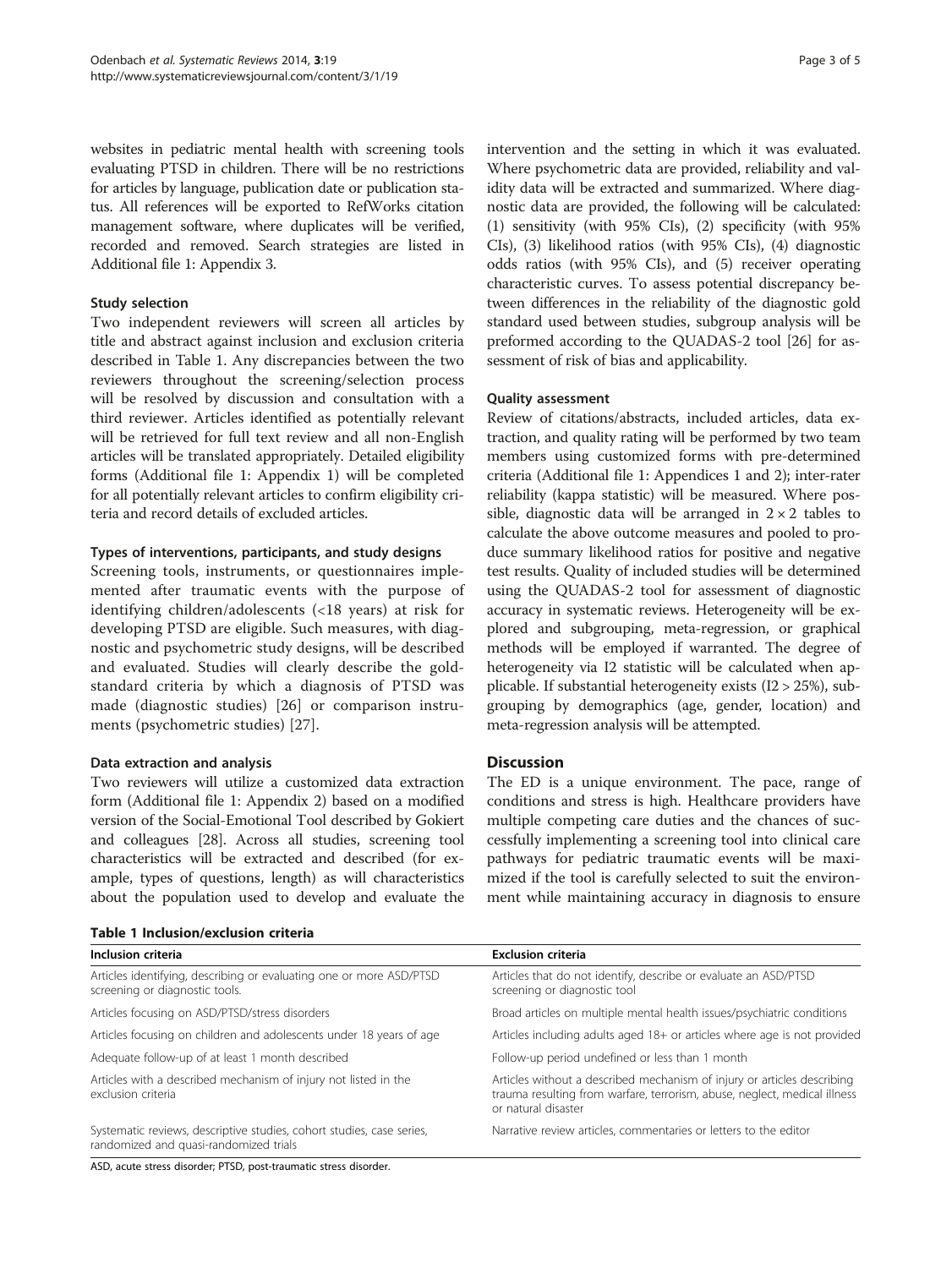<span id="page-3-0"></span>improved outcomes. Given that pediatric injury is so prevalent and that EDs support the vast majority of these injuries acutely, it is logical for clinicians familiar with this unique environment and its patients to review and select the most suitable tool possible. To date, we are unaware of the availability of any such comprehensive review pertaining to the use of such tools in the acute-care ED. This review will address this deficiency by identifying, describing and evaluating such tools and comparing their features in a concise table. We will make screening recommendations based on the tools described and provide a foundation for the development of future practice guidelines in the psychological management of pediatric injury.

## Additional file

[Additional file 1:](http://www.biomedcentral.com/content/supplementary/2046-4053-3-19-S1.doc) Appendix 1. Eligibility form for potentially relevant articles. Appendix 2. Data extraction form. Appendix 3. Search Strategy.

#### Abbreviations

AAP: American Academy of Pediatrics; ASD: acute stress disorder; ED: emergency department; MVA: motor vehicle accidents; PTSD: posttraumatic stress disorder.

#### Competing interests

The authors declare that they have no competing interests.

#### Authors' contributions

JO, the project lead, will complete PROSPERO registration, compile search results, remove duplicates, participate in screening, article retrieval, quality assessment and manuscript drafting. CC will participate in article screening, retrieval and quality assessment as well as provide revisions to the final manuscript. SC will develop and execute database search protocol and draft the database search manuscript methods section. SJC, AN, RG and CF initiated the project concept, will provide experience in evidence-based medicine methodology and data interpretation as well as contribute in manuscript preparation and review. SJC also drafted the initial review protocol and will act as third reviewer for article screening and inclusion. All authors read and approved the final manuscript.

#### Acknowledgements

This project was funded by a Women & Children's Health Research Institute operating grant (SC) and a Women & Children's Health Research Institute summer studentship (JO).

#### Author details

<sup>1</sup>Department of Pediatrics, University of Alberta, Edmonton Clinic Health Academy, 11405-87 Avenue, Edmonton, AB T6G 1C9, Canada. <sup>2</sup>Women & Children's Health Research Institute, University of Alberta, 4-081 Edmonton Clinic Health Academy (ECHA)11405, 87 Avenue, Edmonton, AB T6G 1C9, Canada. <sup>3</sup> Faculty of Extension, University of Alberta, 2-281 Enterprise Square, Edmonton, AB T5J 4P6, Canada. <sup>4</sup>Stollery Children's Hospital, 8440-112 Street, Edmonton, AB T6G 2B7, Canada. <sup>5</sup>John W. Scott Health Sciences Library, 2 K3.28 Walter C. Mackenzie Health Sciences Centre, University of Alberta, Edmonton, AB T6G 2R7, Canada.

#### Received: 12 November 2013 Accepted: 7 February 2014 Published: 2 March 2014

#### References

Benahmed N, Laokri S, Zhang WH, Verhaeghe N, Trybou J, Cohen L, De Wever A, Alexander S: Determinants of nonurgent use of the emergency department for pediatric patients in 12 hospitals in Belgium. Eur J Pediatr 1829–1837, 2012:171.

- Safe Kids Canada: Child & Youth Unintentional Injury 10 Years in Review 1994–2003, Updated July 2007. Canada: Safe Kids Canada; 2007.
- 3. Public Health Agency of Canada: Child and Youth Injury in Review Spotlight on Consumer Product Safety, 2009 Edition. Canada: Public Health Agency of Canada; 2009:45–47.
- 4. Owens PL, Zodet MW, Berdahl T, Dougherty D, McCormick MC, Simpson LA: Annual report on health care for children and youth in the United States: focus on injury-related emergency department utilization and expenditures. Ambul Pediatr 2008, 8:219–240.
- 5. Trickey D, Siddaway AP, Meiser-Stedman R, Serpell L, Field AP: A metaanalysis of risk factors for post-traumatic stress disorder in children and adolescents. Clin Psychol Rev 2012, 32:122–138.
- 6. Copeland WE, Keeler G, Angold A, Costello EJ: Traumatic events and posttraumatic stress in childhood. Arch Gen Psychiatry 2007, 64:577-584.
- Mehta S, Ameratunga SN: Prevalence of post-traumatic stress disorder among children and adolescents who survive road traffic crashes: a systematic review of the international literature. J Paediatr Child Health 2012, 48:876–885.
- 8. Wallace M, Puryear A, Cannada LK: An evaluation of posttraumatic stress disorder and parent stress in children with orthopaedic injuries. J Orthop Trauma 2013, 27:e38–e41.
- 9. Di Gallo A, Parry-Jones WL: Psychological sequelae of road traffic accidents: an inadequately addressed problem. Br J Psychiatry 1996, 169:405-407.
- 10. Sanders MB, Starr AJ, Frawley WH, McNulty MJ, Niacaris TR: Posttraumatic stress symptoms in children recovering from minor orthopaedic injury and treatment. J Orthop Trauma 2005, 19:623–628.
- 11. Morris MC, Rao U: Psychobiology of PTSD in the acute aftermath of trauma: integrating research on coping, HPA function and sympathetic nervous system activity. Asian J Psychiatr 2013, 6:3-21.
- 12. Diseth TH: Dissociation in children and adolescents as reaction to trauma - an overview of conceptual issues and neurobiological factors. Nord J Psychiatry 2005, 59:79–91.
- 13. Diseth TH, Christie HJ: Trauma-related dissociative (conversion) disorders in children and adolescents - an overview of assessment tools and treatment principles. Nord J Psychiatry 2005, 59:278-292.
- 14. Kiely JM, Brasel KJ, Weidner KL, Guse CE, Weigelt JA: Predicting quality of life six months after traumatic injury. J Trauma 2006, 61:791-798.
- 15. Boscarino JA: Post-traumatic stress disorder and cardiovascular disease link: time to identify specific pathways and interventions. Am J Cardiol 2011, 108:1052–1053.
- 16. Boscarino JA: PTSD is a risk factor for cardiovascular disease: time for increased screening and clinical intervention. Prev Med 2012, 54:363–364. Author reply 365.
- 17. Panagioti M, Gooding PA, Tarrier N: A meta-analysis of the association between posttraumatic stress disorder and suicidality: the role of comorbid depression. Compr Psychiatry 2012, 53:915–930.
- 18. Perkonigg A, Owashi T, Stein MB, Kirschbaum C, Wittchen HU: Posttraumatic stress disorder and obesity: evidence for a risk association. Am J Prev Med 2009, 36:1-8.
- 19. Zatzick DF, Grossman DC, Russo J, Pynoos R, Berliner L, Jurkovich G, Sabin JA, Katon W, Ghesquiere A, McCauley E, Rivara FP: Predicting posttraumatic stress symptoms longitudinally in a representative sample of hospitalized injured adolescents. J Am Acad Child Adolesc Psychiatry 2006, 45:1188-1195.
- 20. Strawn JR, Keeshin BR, DelBello MP, Geracioti TD Jr, Putnam FW: Psychopharmacologic treatment of posttraumatic stress disorder in children and adolescents: a review. J Clin Psychiatry 2010, 71:932-941.
- 21. Wethington HR, Hahn RA, Fuqua-Whitley DS, Sipe TA, Crosby AE, Johnson RL, Liberman AM, Moscicki E, Price LN, Tuma FK, Kalra G, Chattopadhyay SK: The effectiveness of interventions to reduce psychological harm from traumatic events among children and adolescents: a systematic review. Am J Prev Med 2008, 35:287–313.
- 22. Krug SE, Tuggle DW: Management of pediatric trauma. Pediatrics 2008, 121:849–854.
- 23. Dolan MA, Fein JA: Pediatric and adolescent mental health emergencies in the emergency medical services system. Pediatrics 2011, 127:e1356-e1366.
- 24. Banh MK, Saxe G, Mangione T, Horton NJ: Physician-reported practice of managing childhood posttraumatic stress in pediatric primary care. Gen Hosp Psychiatry 2008, 30:536–545.
- 25. Habis A, Tall L, Smith J, Guenther E: Pediatric emergency medicine physicians' current practices and beliefs regarding mental health screening. Pediatr Emerg Care 2007, 23:387-393.